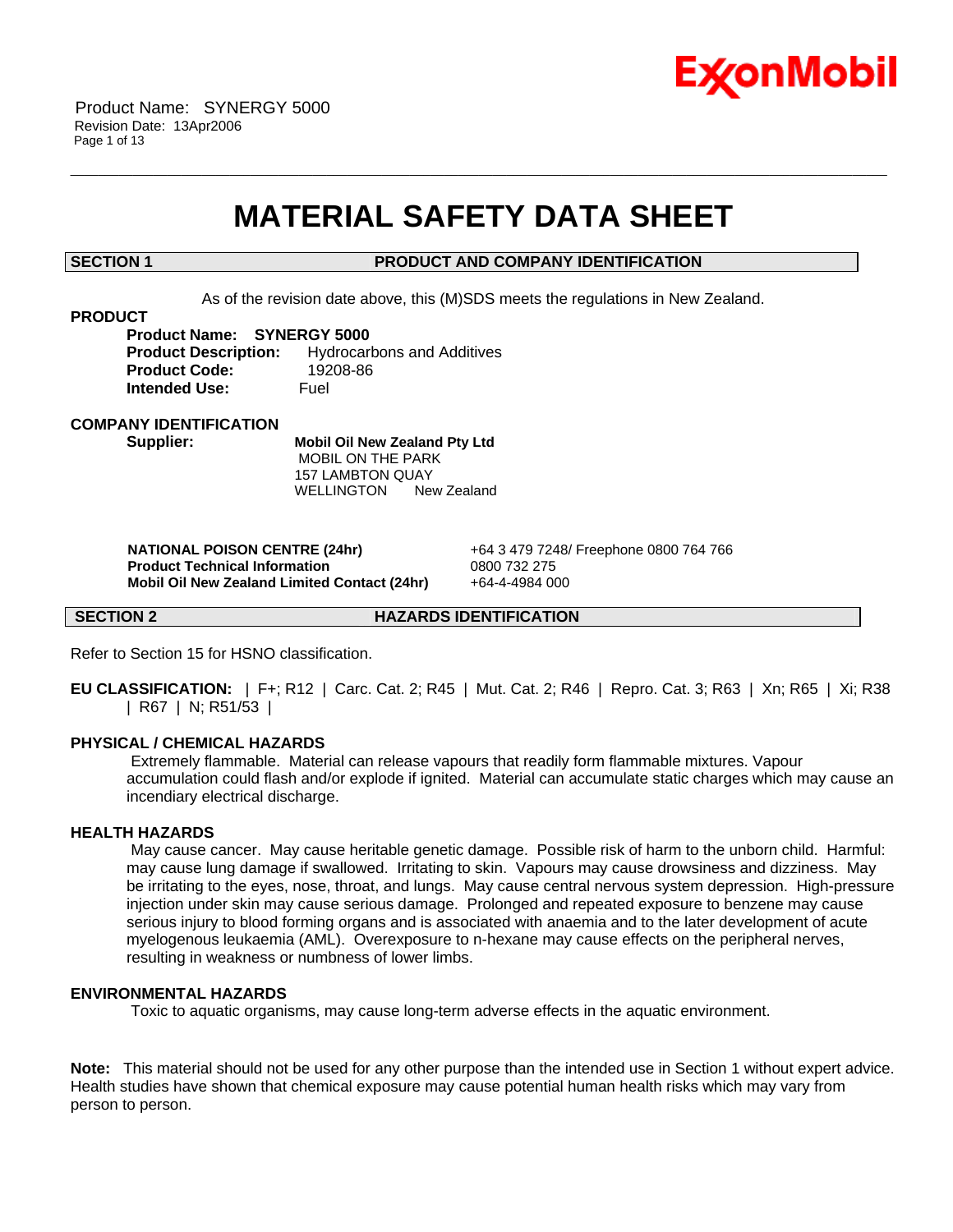

 Product Name: SYNERGY 5000 Revision Date: 13Apr2006 Page 2 of 13

## **SECTION 3 COMPOSITION / INFORMATION ON INGREDIENTS**

This material is regulated as a preparation.

#### **Reportable Hazardous Substance(s) or Complex Substance(s)**

| <b>Name</b> | CAS#       | Concentration* | <b>Symbols/Risk Phrases</b>                                                                            |
|-------------|------------|----------------|--------------------------------------------------------------------------------------------------------|
| Gasoline    | 86290-81-5 | $>99\%$        | F+:R12, Xi:R38, T:Carc.<br>Cat. 2; R45, T; Mut. Cat.<br>2, R46, Xn, Repro. Cat.<br>3;R63, Xn;R65, R67, |
|             |            |                | N:R51/53                                                                                               |

\_\_\_\_\_\_\_\_\_\_\_\_\_\_\_\_\_\_\_\_\_\_\_\_\_\_\_\_\_\_\_\_\_\_\_\_\_\_\_\_\_\_\_\_\_\_\_\_\_\_\_\_\_\_\_\_\_\_\_\_\_\_\_\_\_\_\_\_\_\_\_\_\_\_\_\_\_\_\_\_\_\_\_\_\_\_\_\_\_\_\_\_\_\_\_\_\_\_\_\_\_\_\_\_\_\_\_\_\_\_\_\_\_\_\_\_\_\_

### **Reportable Hazardous Constituent(s) Contained in Complex Substance(s)**

| <b>Name</b>                           | CAS#           | Concentration* | <b>Symbols/Risk Phrases</b>                                                              |
|---------------------------------------|----------------|----------------|------------------------------------------------------------------------------------------|
| 1-Hexene                              | 592-41-6       | $1 - 5%$       | Xn;R20, N;R51/53                                                                         |
| 2,3-DIMETHYLBUTANE                    | 79-29-8        | $1 - 5%$       | F;R11, Xi;R38, Xn;R65, R67,<br>N;R51/53                                                  |
| 3-METHYLHEXANE                        | 589-34-4       | $1 - 5%$       | F;R11, Xi;R38, Xn;R65, R67,<br>N:R50/53                                                  |
| Benzene                               | $71 - 43 - 2$  | $< 4\%$        | F;R11, Xi;R36/38, T;Carc.<br>Cat. 1;R45, T;Mut. Cat.<br>2;R46, T;R48/23/24/25,<br>Xn;R65 |
| <b>Butane</b>                         | 106-97-8       | $0.1 - 1\%$    | $F + R12$                                                                                |
| <b>ETHYL BENZENE</b>                  | $100 - 41 - 4$ | $1 - 5%$       | F;R11, Xn;R20                                                                            |
| Hexane, 2-methyl-                     | 591-76-4       | $1 - 5%$       | F;R11, Xi;R38, Xn;R65, R67,<br>N:R50/53                                                  |
| <b>ISOPENTANE</b>                     | 78-78-4        | $5 - 10%$      | F+;R12, Xn;R65, R66, R67,<br>N;R51/53                                                    |
| METHYL-TERT-BUTYL ETHER               | 1634-04-4      | $10 - 20%$     | F:R11, Xi:R38                                                                            |
| METHYLCYCLOHEXANE                     | 108-87-2       | $1 - 5%$       | F;R11, Xi;R38, Xn;R65, R67,<br>N:R51/53                                                  |
| N-HEXANE                              | 110-54-3       | $1 - 5%$       | F;R11, Xi;R38, Xn;R48/20,<br>Xn; Repro. Cat. 3; R62,<br>Xn;R65, R67, N;R51/53            |
| Pentane                               | 109-66-0       | $1 - 5%$       | F+;R12, Xn;R65, R66, R67,<br>N:R51/53                                                    |
| Pentane, 2-methyl-                    | 107-83-5       | $1 - 5%$       | F;R11, Xi;R38, Xn;R65, R67,<br>N:R51/53                                                  |
| Pentane, 3-methyl-                    | $96 - 14 - 0$  | $1 - 5%$       | F;R11, Xi;R38, Xn;R65, R67,<br>N:R51/53                                                  |
| PSEUDOCUMENE (1,2,4-TRIMETHYLBENZENE) | $95 - 63 - 6$  | $1 - 5%$       | R10, Xn;R20, Xi;R36/37/38,<br>N:R51/53                                                   |
| Toluene                               | 108-88-3       | $20 - 30%$     | F;R11, Xi;R38, Xn;R48/20,<br>Xn; Repro. Cat. 3; R63,<br>Xn;R65, R67                      |
| <b>TRIMETHYL BENZENE</b>              | 25551-13-7     | $1 - 5%$       | R10, Xi;R38                                                                              |
| <b>XYLENES</b>                        | 1330-20-7      | $5 - 10%$      | R10, Xn; R20/21, Xi; R38                                                                 |

\* All concentrations are percent by weight unless ingredient is a gas. Gas concentrations are in percent by volume.

Note: The concentration of the components shown above may vary substantially. In certain countries, benzene content may be limited to lower levels. Oxygenates such as tertiary-amyl-methyl ether, ethanol, di-isopropyl ether, and ethyltertiary-butyl ether may be present. Because of volatility considerations, gasoline vapor may have concentrations of components very different from those of liquid gasoline. The major components of gasoline vapor are: butane, isobutane, pentane, and isopentane. The reportable component percentages, shown in the composition/information on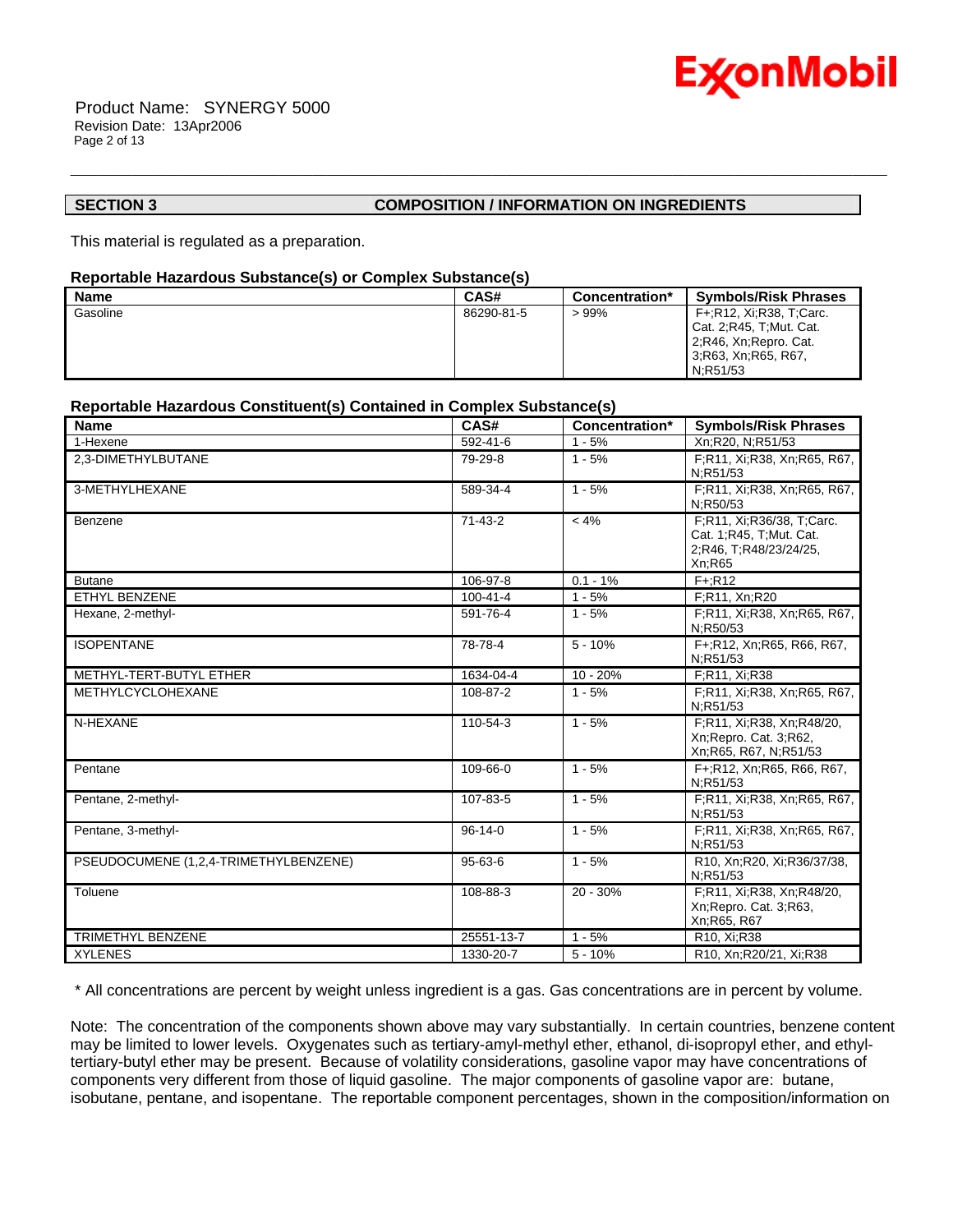

 Product Name: SYNERGY 5000 Revision Date: 13Apr2006 Page 3 of 13

ingredients section, are based on API's evaluation of a typical gasoline mixture.

### **SECTION 4 FIRST AID MEASURES**

\_\_\_\_\_\_\_\_\_\_\_\_\_\_\_\_\_\_\_\_\_\_\_\_\_\_\_\_\_\_\_\_\_\_\_\_\_\_\_\_\_\_\_\_\_\_\_\_\_\_\_\_\_\_\_\_\_\_\_\_\_\_\_\_\_\_\_\_\_\_\_\_\_\_\_\_\_\_\_\_\_\_\_\_\_\_\_\_\_\_\_\_\_\_\_\_\_\_\_\_\_\_\_\_\_\_\_\_\_\_\_\_\_\_\_\_\_\_

#### **INHALATION**

Remove from further exposure. For those providing assistance, avoid exposure to yourself or others. Use adequate respiratory protection. If respiratory irritation, dizziness, nausea, or unconsciousness occurs, seek immediate medical assistance. If breathing has stopped, assist ventilation with a mechanical device or use mouth-to-mouth resuscitation.

#### **SKIN CONTACT**

Wash contact areas with soap and water. Remove contaminated clothing. Launder contaminated clothing before reuse. If product is injected into or under the skin, or into any part of the body, regardless of the appearance of the wound or its size, the individual should be evaluated immediately by a physician as a surgical emergency. Even though initial symptoms from high pressure injection may be minimal or absent, early surgical treatment within the first few hours may significantly reduce the ultimate extent of injury.

### **EYE CONTACT**

Flush thoroughly with water. If irritation occurs, get medical assistance.

#### **INGESTION**

Seek immediate medical attention. Do not induce vomiting.

#### **NOTE TO PHYSICIAN**

If ingested, material may be aspirated into the lungs and cause chemical pneumonitis. Treat appropriately.

#### **PRE-EXISTING MEDICAL CONDITIONS WHICH MAY BE AGGRAVATED BY EXPOSURE**

Benzene- Individuals with liver disease may be more susceptible to toxic effects. Hexane- Individuals with neurological disease should avoid exposure.

#### **SECTION 5 FIRE FIGHTING MEASURES**

#### **EXTINGUISHING MEDIA**

**Appropriate Extinguishing Media:** Use water fog, foam, dry chemical or carbon dioxide (CO2) to extinguish flames.

**Inappropriate Extinguishing Media:** Straight streams of water

#### **FIRE FIGHTING**

**Fire Fighting Instructions:** Evacuate area. If a leak or spill has not ignited, use water spray to disperse the vapours and to protect personnel attempting to stop a leak. Prevent run-off from fire control or dilution from entering streams, sewers or drinking water supply. Fire-fighters should use standard protective equipment and in enclosed spaces, self-contained breathing apparatus (SCBA). Use water spray to cool fire exposed surfaces and to protect personnel.

**Unusual Fire Hazards:** EXTREMELY FLAMMABLE. Vapour is flammable and heavier than air. Vapour may travel across the ground and reach remote ignition sources, causing a flashback fire danger. Hazardous material. Firefighters should consider protective equipment indicated in Section 8.

**Hazardous Combustion Products:** Sulphur Oxides, Aldehydes, Oxides of carbon, Smoke, Fume, Incomplete combustion products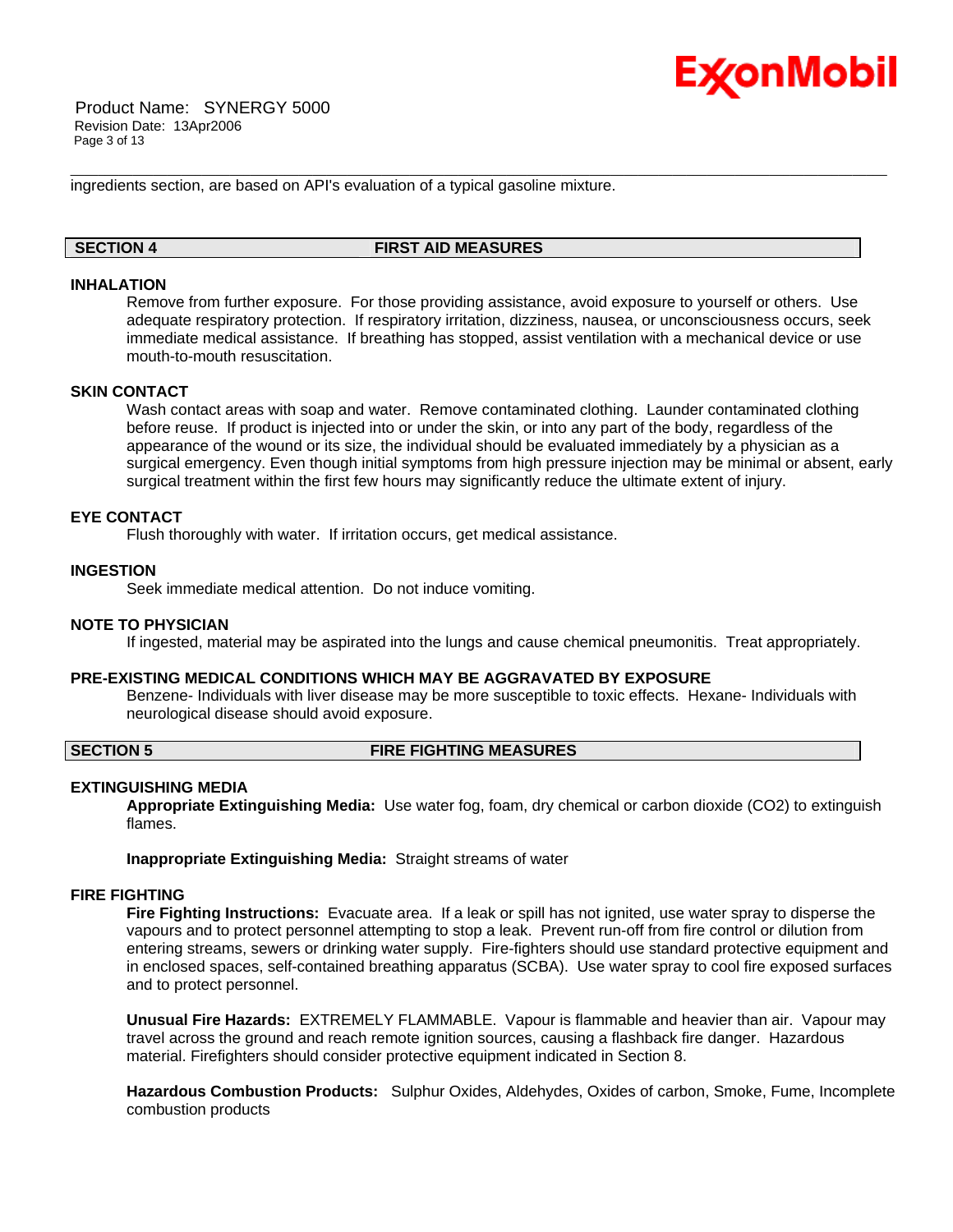

 Product Name: SYNERGY 5000 Revision Date: 13Apr2006 Page 4 of 13

# **FLAMMABILITY PROPERTIES**

**Flash Point [Method]:** -40C (-40F) [ ASTM D-56] **Flammable Limits (Approximate volume % in air):** LEL: 1.4 UEL: 7.6 **Autoignition Temperature:** N/D **Hazchem Code:** 3YE

#### **SECTION 6 ACCIDENTAL RELEASE MEASURES**

#### **NOTIFICATION PROCEDURES**

In the event of a spill or accidental release, notify relevant authorities in accordance with all applicable regulations.

\_\_\_\_\_\_\_\_\_\_\_\_\_\_\_\_\_\_\_\_\_\_\_\_\_\_\_\_\_\_\_\_\_\_\_\_\_\_\_\_\_\_\_\_\_\_\_\_\_\_\_\_\_\_\_\_\_\_\_\_\_\_\_\_\_\_\_\_\_\_\_\_\_\_\_\_\_\_\_\_\_\_\_\_\_\_\_\_\_\_\_\_\_\_\_\_\_\_\_\_\_\_\_\_\_\_\_\_\_\_\_\_\_\_\_\_\_\_

#### **PROTECTIVE MEASURES**

Avoid contact with spilled material. Warn or evacuate occupants in surrounding and downwind areas if required, due to toxicity or flammability of the material. See Section 5 for fire fighting information. See Section 3 for Significant Hazards. See Section 4 for First Aid Advice. See Section 8 for Personal Protective Equipment.

#### **SPILL MANAGEMENT**

**Land Spill:** Eliminate all ignition sources (no smoking, flares, sparks or flames in immediate area). Stop leak if you can do so without risk. All equipment used when handling the product must be grounded. Do not touch or walk through spilled material. Prevent entry into waterways, sewer, basements or confined areas. A vapoursuppressing foam may be used to reduce vapour. Use clean non-sparking tools to collect absorbed material. Absorb or cover with dry earth, sand or other non-combustible material and transfer to containers. Large Spills: Water spray may reduce vapour, but may not prevent ignition in enclosed spaces. Recover by pumping or with suitable absorbent.

**Water Spill:** Eliminate all ignition sources (no smoking, flares, sparks or flames in immediate area). Stop leak if you can do so without risk. Do not confine in area of spill. Advise occupants and shipping in downwind areas of fire and explosion hazard and warn them to stay clear. Allow liquid to evaporate from the surface. Seek the advice of a specialist before using dispersants.

Water spill and land spill recommendations are based on the most likely spill scenario for this material; however, geographic conditions, wind, temperature, (and in the case of a water spill) wave and current direction and speed may greatly influence the appropriate action to be taken. For this reason, local experts should be consulted. Note: Local regulations may prescribe or limit action to be taken.

#### **ENVIRONMENTAL PRECAUTIONS**

Large Spills: Dyke far ahead of liquid spill for later recovery and disposal. Prevent entry into waterways, sewers, basements or confined areas.

#### **SECTION 7 HANDLING AND STORAGE**

#### **HANDLING**

Avoid breathing mists or vapour. Avoid contact with skin. Use non-sparking tools and explosion-proof equipment. Potentially toxic/irritating fumes/vapour may be evolved from heated or agitated material. Do not siphon by mouth. Use only with adequate ventilation. Use proper bonding and/or earthing procedures. Do not use as a cleaning solvent or other non-motor fuel uses. For use as a motor fuel only. It is dangerous and/or unlawful to put petrol into unapproved containers. Do not fill container while it is in or on a vehicle. Static electricity may ignite vapour and cause fire. Place container on ground when filling and keep nozzle in contact with container. Do not use electronic devices (including but not limited to cellular phones, computers,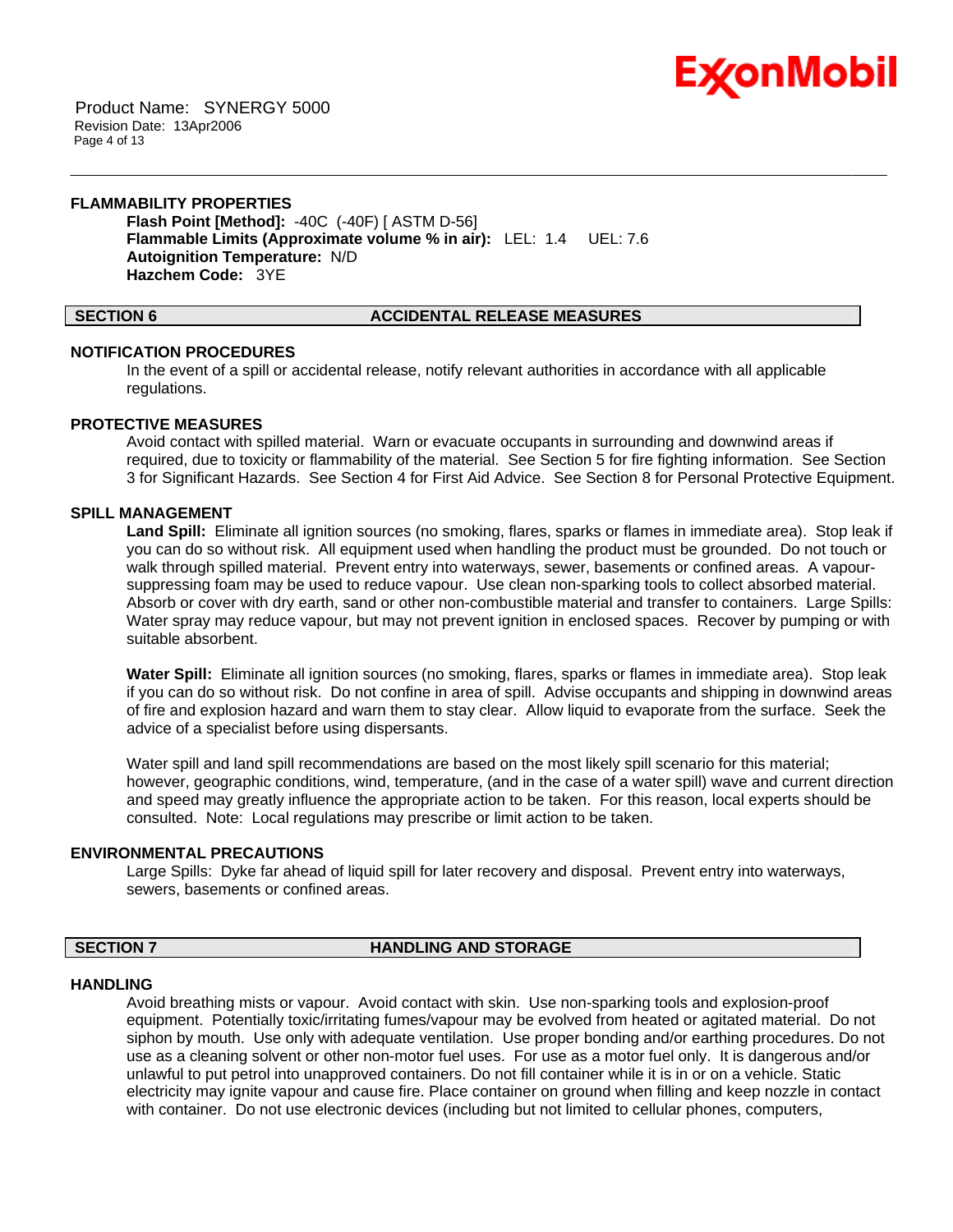

calculators, pagers or other electronic devices etc) in or around any fuelling operation or storage area unless the devices are certified intrinsically safe by an approved national testing agency and to the safety standards required by national and/or local laws and regulations. Prevent small spills and leakage to avoid slip hazard. Material can accumulate static charges which may cause an electrical spark (ignition source).

\_\_\_\_\_\_\_\_\_\_\_\_\_\_\_\_\_\_\_\_\_\_\_\_\_\_\_\_\_\_\_\_\_\_\_\_\_\_\_\_\_\_\_\_\_\_\_\_\_\_\_\_\_\_\_\_\_\_\_\_\_\_\_\_\_\_\_\_\_\_\_\_\_\_\_\_\_\_\_\_\_\_\_\_\_\_\_\_\_\_\_\_\_\_\_\_\_\_\_\_\_\_\_\_\_\_\_\_\_\_\_\_\_\_\_\_\_\_

**Static Accumulator:** This material is a static accumulator.

#### **STORAGE**

 Ample fire water supply should be available. A fixed sprinkler/deluge system is recommended. Keep container closed. Handle containers with care. Open slowly in order to control possible pressure release. Store in a cool, well-ventilated area. Outside or detached storage preferred. Storage containers should be earthed and bonded. Drums must be earthed and bonded and equipped with self-closing valves, pressure vacuum bungs and flame arresters.

#### **SECTION 8 EXPOSURE CONTROLS / PERSONAL PROTECTION**

#### **EXPOSURE LIMIT VALUES**

#### **Exposure limits/standards (Note: Exposure limits are not additive)**

| <b>Substance Name</b> | Form    | Limit/Standard |                         | <b>Note</b>          | <b>Source</b> | Year               |      |
|-----------------------|---------|----------------|-------------------------|----------------------|---------------|--------------------|------|
| 1-Hexene              |         | <b>TWA</b>     | 50 ppm                  |                      |               | <b>ACGIH</b>       | 2005 |
| 2,3-DIMETHYLBUTANE    |         | <b>STEL</b>    | 3500                    | 1000 ppm             |               | New Zealand        | 2002 |
|                       |         |                | mg/m3                   |                      |               | <b>OELs</b>        |      |
| 2,3-DIMETHYLBUTANE    |         | <b>TWA</b>     | 1760                    | 500 ppm              |               | New Zealand        | 2002 |
|                       |         |                | mg/m3                   |                      |               | <b>OELs</b>        |      |
| 2,3-DIMETHYLBUTANE    |         | <b>STEL</b>    | 1000 ppm                |                      |               | <b>ACGIH</b>       | 2005 |
| 2,3-DIMETHYLBUTANE    |         | <b>TWA</b>     | 500 ppm                 |                      |               | <b>ACGIH</b>       | 2005 |
| 3-METHYLHEXANE        |         | <b>STEL</b>    | 2050                    | 500 ppm              |               | New Zealand        | 2002 |
|                       |         |                | mg/m3                   |                      |               | <b>OELs</b>        |      |
| 3-METHYLHEXANE        |         | <b>TWA</b>     | 1640                    | 400 ppm              |               | New Zealand   2002 |      |
|                       |         |                | mg/m3                   |                      |               | <b>OELs</b>        |      |
| 3-METHYLHEXANE        |         | <b>STEL</b>    | $500$ ppm               |                      |               | <b>ACGIH</b>       | 2005 |
| 3-METHYLHEXANE        |         | <b>TWA</b>     | $\overline{400}$ ppm    |                      |               | <b>ACGIH</b>       | 2005 |
| Benzene               |         | <b>TWA</b>     | 16 mg/m3                | 5 ppm                | <b>Skin</b>   | New Zealand        | 2002 |
|                       |         |                |                         |                      |               | OELs               |      |
| Benzene               |         | <b>STEL</b>    | $2.5$ ppm               |                      | <b>Skin</b>   | <b>ACGIH</b>       | 2005 |
| Benzene               |         | <b>TWA</b>     | $0.5$ ppm               |                      | <b>Skin</b>   | <b>ACGIH</b>       | 2005 |
| <b>Butane</b>         |         | <b>TWA</b>     | 1900                    | $\overline{800}$ ppm |               | New Zealand        | 2002 |
|                       |         |                | mg/m3                   |                      |               | <b>OELs</b>        |      |
| <b>Butane</b>         |         | <b>TWA</b>     | $1000$ ppm              |                      |               | <b>ACGIH</b>       | 2005 |
| <b>ETHYL BENZENE</b>  |         | <b>STEL</b>    | $\overline{5}$ 43 mg/m3 | 125 ppm              |               | New Zealand        | 2002 |
|                       |         |                |                         |                      |               | <b>OELs</b>        |      |
| ETHYL BENZENE         |         | <b>TWA</b>     | 434 mg/m3               | 100 ppm              |               | New Zealand        | 2002 |
|                       |         |                |                         |                      |               | <b>OELs</b>        |      |
| ETHYL BENZENE         |         | <b>STEL</b>    | 125 ppm                 |                      |               | <b>ACGIH</b>       | 2005 |
| ETHYL BENZENE         |         | <b>TWA</b>     | 100 ppm                 |                      |               | <b>ACGIH</b>       | 2005 |
| Gasoline              | Vapour. | <b>TWA</b>     | $300$ mg/m $3$          | 100 ppm              |               | <b>ExxonMobil</b>  | 2005 |
| Gasoline              |         | <b>STEL</b>    | $\overline{500}$ ppm    |                      |               | <b>ACGIH</b>       | 2005 |
| Gasoline              |         | <b>TWA</b>     | 300 ppm                 |                      |               | <b>ACGIH</b>       | 2005 |
| Hexane, 2-methyl-     |         | <b>STEL</b>    | 2050                    | 500 ppm              |               | New Zealand        | 2002 |
|                       |         |                | mg/m3                   |                      |               | <b>OELs</b>        |      |
| Hexane, 2-methyl-     |         | <b>TWA</b>     | 1640                    | 400 ppm              |               | New Zealand I      | 2002 |
|                       |         |                | mg/m3                   |                      |               | <b>OELs</b>        |      |
| Hexane, 2-methyl-     |         | <b>STEL</b>    | 500 ppm                 |                      |               | <b>ACGIH</b>       | 2005 |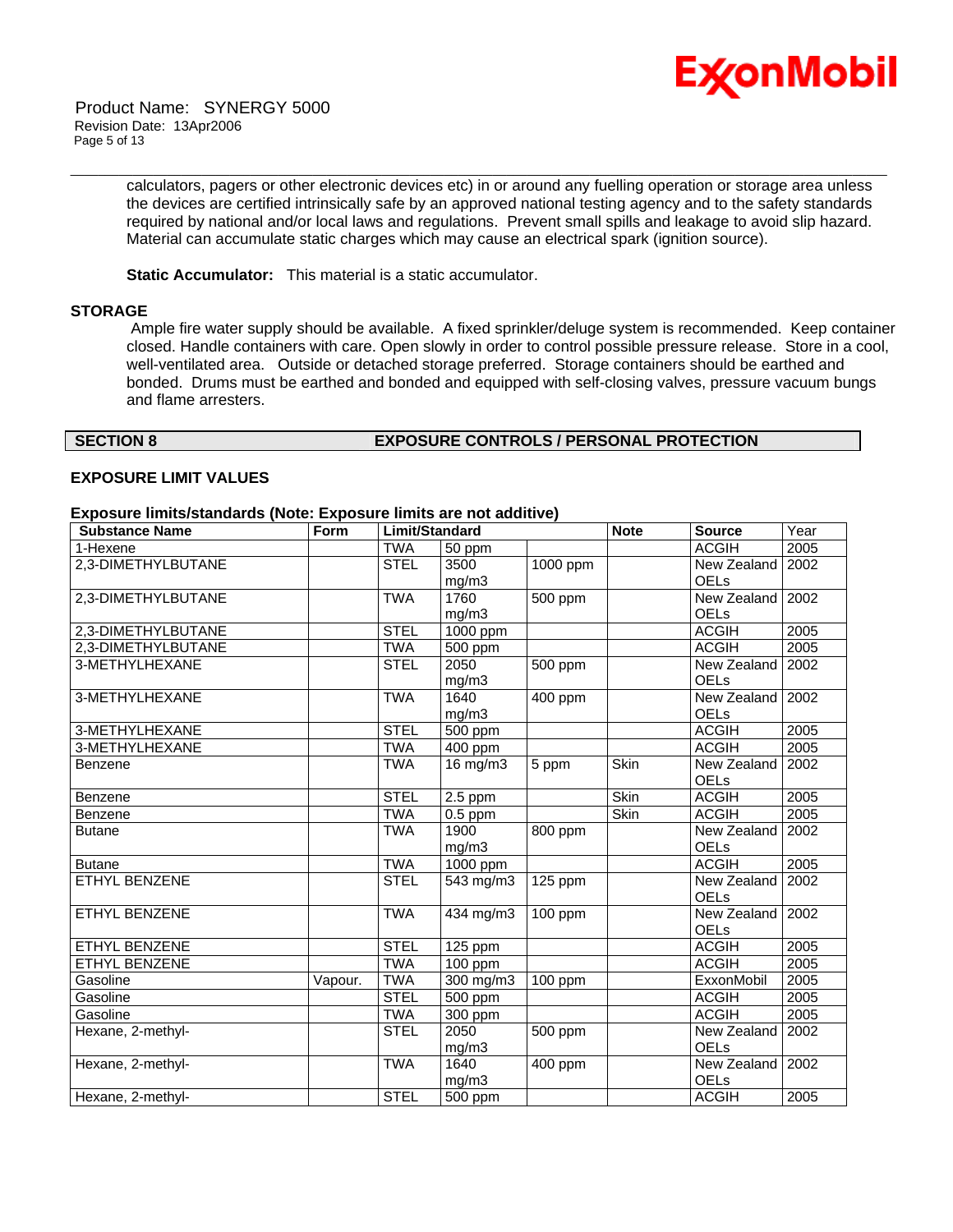

#### Product Name: SYNERGY 5000 Revision Date: 13Apr2006 Page 6 of 13

| Hexane, 2-methyl-        | <b>TWA</b>  | 400 ppm              |          |             | <b>ACGIH</b>                      | 2005 |
|--------------------------|-------------|----------------------|----------|-------------|-----------------------------------|------|
| <b>ISOPENTANE</b>        | <b>TWA</b>  | 600 ppm              |          |             | <b>ACGIH</b>                      | 2005 |
| METHYL-TERT-BUTYL ETHER  | <b>STEL</b> | $275 \text{ mg/m}$ 3 | 75 ppm   |             | New Zealand<br>OELs               | 2002 |
| METHYL-TERT-BUTYL ETHER  | <b>TWA</b>  | $92$ mg/m $3$        | 25 ppm   |             | New Zealand 2002<br><b>OELs</b>   |      |
| METHYL-TERT-BUTYL ETHER  | <b>STEL</b> | 75 ppm               |          |             | <b>ExxonMobil</b>                 | 2005 |
| METHYL-TERT-BUTYL ETHER  | <b>TWA</b>  | $25$ ppm             |          |             | ExxonMobil                        | 2005 |
| <b>METHYLCYCLOHEXANE</b> | <b>TWA</b>  | 1610                 | 400 ppm  |             | New Zealand                       | 2002 |
|                          |             | mg/m3                |          |             | <b>OELs</b>                       |      |
| METHYLCYCLOHEXANE        | <b>TWA</b>  | 400 ppm              |          |             | <b>ACGIH</b>                      | 2005 |
| N-HEXANE                 | <b>TWA</b>  | $72 \text{ mg/m}$    | 20 ppm   |             | New Zealand<br><b>OELs</b>        | 2002 |
| N-HEXANE                 | <b>TWA</b>  | 50 ppm               |          | Skin        | <b>ACGIH</b>                      | 2005 |
| Pentane                  | <b>STEL</b> | 2210                 | 750 ppm  |             | New Zealand                       | 2002 |
|                          |             | mg/m3                |          |             | <b>OELs</b>                       |      |
| Pentane                  | <b>TWA</b>  | 1770                 | 600 ppm  |             | New Zealand 2002                  |      |
|                          |             | mg/m3                |          |             | OELs                              |      |
| Pentane                  | <b>TWA</b>  | 600 ppm              |          |             | <b>ACGIH</b>                      | 2005 |
| Pentane, 2-methyl-       | <b>STEL</b> | 3500                 | 1000 ppm |             | New Zealand                       | 2002 |
|                          |             | mg/m3                |          |             | <b>OELs</b>                       |      |
| Pentane, 2-methyl-       | <b>TWA</b>  | 1760<br>mg/m3        | 500 ppm  |             | New Zealand 2002<br>OELs          |      |
| Pentane, 2-methyl-       | <b>STEL</b> | 1000 ppm             |          |             | <b>ACGIH</b>                      | 2005 |
| Pentane, 2-methyl-       | <b>TWA</b>  | 500 ppm              |          |             | <b>ACGIH</b>                      | 2005 |
| Pentane, 3-methyl-       | <b>STEL</b> | 3500<br>mg/m3        | 1000 ppm |             | New Zealand<br>OELs               | 2002 |
| Pentane, 3-methyl-       | <b>TWA</b>  | 1760                 | 500 ppm  |             | New Zealand 2002                  |      |
|                          |             | mg/m3                |          |             | <b>OELs</b>                       |      |
| Pentane, 3-methyl-       | <b>STEL</b> | 1000 ppm             |          |             | <b>ACGIH</b>                      | 2005 |
| Pentane, 3-methyl-       | <b>TWA</b>  | 500 ppm              |          |             | <b>ACGIH</b>                      | 2005 |
| PSEUDOCUMENE (1,2,4-     | <b>TWA</b>  | 123 mg/m3            | 25 ppm   |             | New Zealand                       | 2002 |
| TRIMETHYLBENZENE)        |             |                      |          |             | OELs                              |      |
| PSEUDOCUMENE (1,2,4-     | <b>TWA</b>  | 25 ppm               |          |             | <b>ACGIH</b>                      | 2005 |
| TRIMETHYLBENZENE)        |             |                      |          |             |                                   |      |
| Toluene                  | <b>TWA</b>  | 188 mg/m3            | 50 ppm   | Skin        | New Zealand 2002<br><b>OELs</b>   |      |
| Toluene                  | <b>TWA</b>  | 50 ppm               |          | <b>Skin</b> | <b>ACGIH</b>                      | 2005 |
| <b>TRIMETHYL BENZENE</b> | <b>TWA</b>  | $123$ mg/m $3$       | 25 ppm   |             | New Zealand   2002<br><b>OELs</b> |      |
| TRIMETHYL BENZENE        | <b>TWA</b>  | 25 ppm               |          |             | <b>ACGIH</b>                      | 2005 |
| <b>XYLENES</b>           | <b>TWA</b>  | $217 \text{ mg/m}$   | 50 ppm   |             | New Zealand 2002<br>OELs          |      |
| <b>XYLENES</b>           | <b>STEL</b> | $150$ ppm            |          |             | <b>ACGIH</b>                      | 2005 |
| <b>XYLENES</b>           | <b>TWA</b>  | $100$ ppm            |          |             | <b>ACGIH</b>                      | 2005 |

\_\_\_\_\_\_\_\_\_\_\_\_\_\_\_\_\_\_\_\_\_\_\_\_\_\_\_\_\_\_\_\_\_\_\_\_\_\_\_\_\_\_\_\_\_\_\_\_\_\_\_\_\_\_\_\_\_\_\_\_\_\_\_\_\_\_\_\_\_\_\_\_\_\_\_\_\_\_\_\_\_\_\_\_\_\_\_\_\_\_\_\_\_\_\_\_\_\_\_\_\_\_\_\_\_\_\_\_\_\_\_\_\_\_\_\_\_\_

# **Tolerable exposure limits**

| <b>Substance Name</b> | <b>Medium</b> | Limit                |
|-----------------------|---------------|----------------------|
| Benzene               | Air           | $10 \text{ uq/m}^3$  |
| Benzene               | Water         | 10 uq/l              |
| Toluene               | Air           | $400 \text{ uq/m}^3$ |
| Toluene               | Water         | 800 ug/l             |
| <b>XYLENES</b>        | Air           | $870 \text{ u}g/m^3$ |
| <b>XYLENES</b>        | Water         | 600 ug/l             |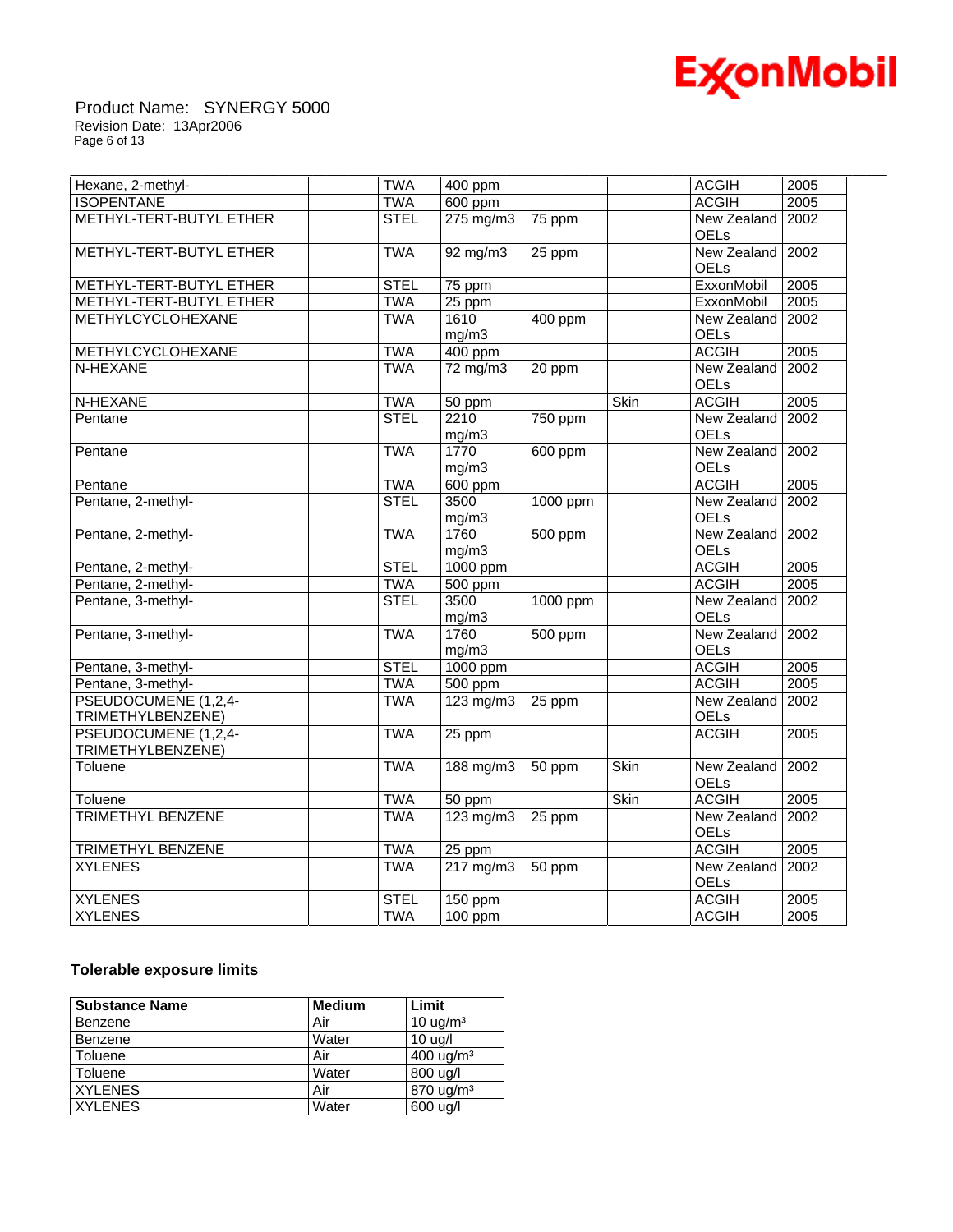

NOTE: Limits/standards shown for guidance only. Follow applicable regulations.

#### **ENGINEERING CONTROLS**

The level of protection and types of controls necessary will vary depending upon potential exposure conditions. Control measures to consider:

\_\_\_\_\_\_\_\_\_\_\_\_\_\_\_\_\_\_\_\_\_\_\_\_\_\_\_\_\_\_\_\_\_\_\_\_\_\_\_\_\_\_\_\_\_\_\_\_\_\_\_\_\_\_\_\_\_\_\_\_\_\_\_\_\_\_\_\_\_\_\_\_\_\_\_\_\_\_\_\_\_\_\_\_\_\_\_\_\_\_\_\_\_\_\_\_\_\_\_\_\_\_\_\_\_\_\_\_\_\_\_\_\_\_\_\_\_\_

Use explosion-proof ventilation equipment to stay below exposure limits.

### **PERSONAL PROTECTION**

Personal protective equipment selections vary based on potential exposure conditions such as applications, handling practices, concentration and ventilation. Information on the selection of protective equipment for use with this material, as provided below, is based upon intended, normal usage.

**Respiratory Protection:** If engineering controls do not maintain airborne contaminant concentrations at a level which is adequate to protect worker health, an approved respirator may be appropriate. Respirator selection, use, and maintenance must be in accordance with regulatory requirements, if applicable. Types of respirators to be considered for this material include:

 No special requirements under ordinary conditions of use and with adequate ventilation. Organic vapour

For high airborne concentrations, use an approved supplied-air respirator, operated in positive pressure mode. Supplied air respirators with an escape bottle may be appropriate when oxygen levels are inadequate, gas/vapour warning properties are poor, or if air purifying filter capacity/rating may be exceeded.

**Hand Protection:** Any specific glove information provided is based on published literature and glove manufacturer data. Work conditions can greatly effect glove durability; inspect and replace worn or damaged gloves. The types of gloves to be considered for this material include:

 If prolonged or repeated contact is likely, chemical-resistant gloves are recommended. If contact with forearms is likely, wear gauntlet-style gloves. Nitrile,Viton

**Eye Protection:** If contact is likely, safety glasses with side shields are recommended.

**Skin and Body Protection:** Any specific clothing information provided is based on published literature or manufacturer data. The types of clothing to be considered for this material include:

If prolonged or repeated contact is likely, chemical, and oil resistant clothing is recommended.

**Specific Hygiene Measures:** Always observe good personal hygiene measures, such as washing after handling the material and before eating, drinking, and/or smoking. Routinely wash work clothing and protective equipment to remove contaminants. Discard contaminated clothing and footwear that cannot be cleaned. Practice good housekeeping.

#### **ENVIRONMENTAL CONTROLS**

See Sections 6, 7, 12, 13.

### **SECTION 9 PHYSICAL AND CHEMICAL PROPERTIES**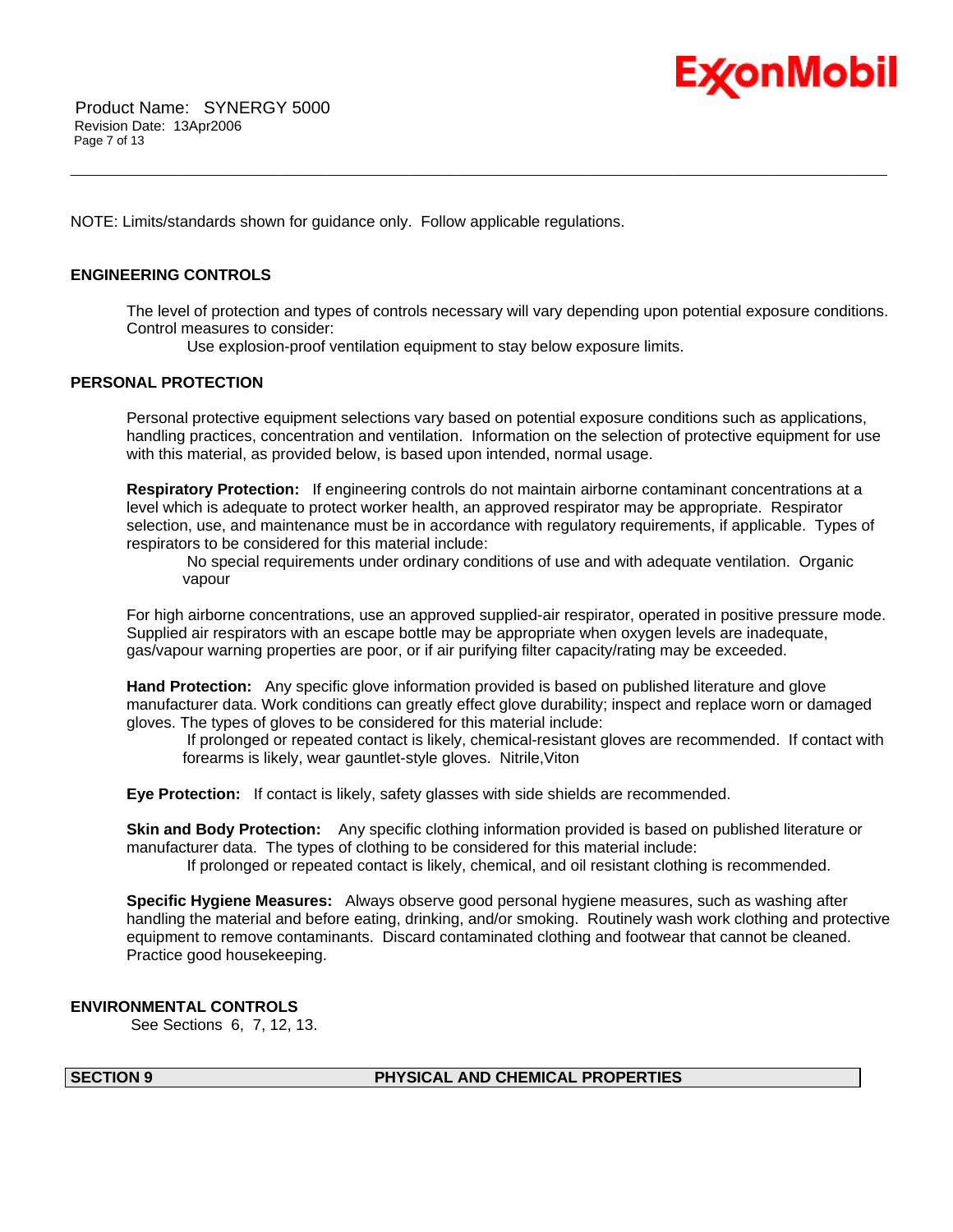

 Product Name: SYNERGY 5000 Revision Date: 13Apr2006 Page 8 of 13

\_\_\_\_\_\_\_\_\_\_\_\_\_\_\_\_\_\_\_\_\_\_\_\_\_\_\_\_\_\_\_\_\_\_\_\_\_\_\_\_\_\_\_\_\_\_\_\_\_\_\_\_\_\_\_\_\_\_\_\_\_\_\_\_\_\_\_\_\_\_\_\_\_\_\_\_\_\_\_\_\_\_\_\_\_\_\_\_\_\_\_\_\_\_\_\_\_\_\_\_\_\_\_\_\_\_\_\_\_\_\_\_\_\_\_\_\_\_ **Typical physical and chemical properties are given below. Consult the Supplier in Section 1 for additional data.**

#### **GENERAL INFORMATION**

**Physical State:** Liquid **Colour:** red **Odour:** petroleum/solvent **Odour Threshold:** N/D

### **IMPORTANT HEALTH, SAFETY, AND ENVIRONMENTAL INFORMATION**

**Relative Density (at 15 C):** 0.78 **Flash Point [Method]:** -40C (-40F) [ ASTM D-56] **Flammable Limits (Approximate volume % in air):** LEL: 1.4 UEL: 7.6 **Autoignition Temperature:** N/D **Boiling Point / Range:** > 20C (68F) **Vapour Density (Air = 1):** 3 at 101 kPa **Vapour Pressure:** 53.2 kPa (400 mm Hg) at 20 C **Evaporation Rate (N-Butyl Acetate = 1):** N/D **pH:** N/A **Log Pow (n-Octanol/Water Partition Coefficient):** > 1 **Solubility in Water:** Negligible **Viscosity:** <1 cSt (1 mm<sup>2</sup>/sec) at 40 C **Oxidising properties:** See Sections 3, 15, 16.

#### **OTHER INFORMATION**

**Freezing Point:** N/D **Melting Point:** N/A

#### **SECTION 10 STABILITY AND REACTIVITY**

**STABILITY:** Material is stable under normal conditions.

**CONDITIONS TO AVOID:** Avoid heat, sparks, open flames and other ignition sources.

**MATERIALS TO AVOID:** Alkalies, Halogens, Strong Acids, Strong oxidisers

**HAZARDOUS DECOMPOSITION PRODUCTS:** Material does not decompose at ambient temperatures.

**HAZARDOUS POLYMERIZATION:** Will not occur.

### **SECTION 11 TOXICOLOGICAL INFORMATION**

#### **Acute Toxicity**

| <b>Route of Exposure</b>                        | <b>Conclusion / Remarks</b>                                                                                                                                                           |
|-------------------------------------------------|---------------------------------------------------------------------------------------------------------------------------------------------------------------------------------------|
| <b>INHALATION</b>                               |                                                                                                                                                                                       |
| Toxicity (Rat): $LC50 > 5000$ mg/m <sup>3</sup> | Minimally Toxic. Based on test data for structurally similar<br>materials.                                                                                                            |
| Irritation: No end point data.                  | Elevated temperatures or mechanical action may form vapours,<br>mist, or fumes which may be irritating to the eyes, nose, throat, or<br>lungs. Based on assessment of the components. |
|                                                 |                                                                                                                                                                                       |
| <b>INGESTION</b>                                |                                                                                                                                                                                       |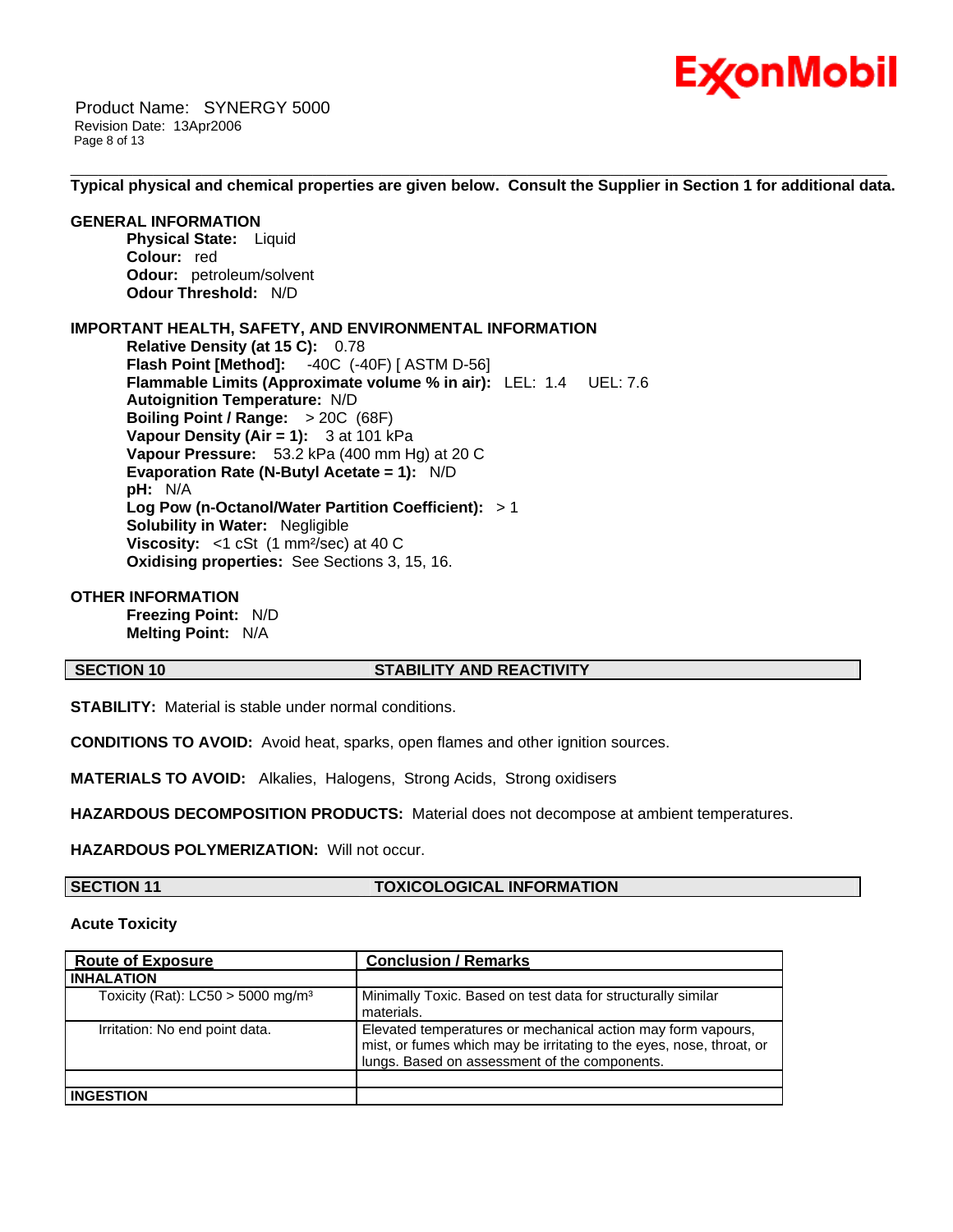

 Product Name: SYNERGY 5000 Revision Date: 13Apr2006 Page 9 of 13

| Toxicity (Rat): LD50 > 2000 mg/kg    | Minimally Toxic. Based on test data for structurally similar                                                     |
|--------------------------------------|------------------------------------------------------------------------------------------------------------------|
|                                      | materials.                                                                                                       |
|                                      |                                                                                                                  |
| <b>Skin</b>                          |                                                                                                                  |
| Toxicity (Rabbit): LD50 > 2000 mg/kg | Minimally Toxic. Based on test data for structurally similar<br>materials.                                       |
| Irritation: No end point data.       | Moderately irritating to skin with prolonged exposure. Based on<br>test data for structurally similar materials. |
|                                      |                                                                                                                  |
| Eve                                  |                                                                                                                  |
| Irritation: Data available.          | May cause mild, short-lasting discomfort to eyes. Based on test                                                  |
|                                      | data for structurally similar materials.                                                                         |

# **CHRONIC/OTHER EFFECTS**

#### **For the product itself:**

 Laboratory animal studies have shown that prolonged and repeated inhalation exposure to light hydrocarbon vapours in the same boiling range as this product can produce adverse kidney effects in male rats. However, these effects were not observed in similar studies with female rats, male and female mice, or in limited studies with other animal species. Additionally, in a number of human studies, there was no clinical evidence of such effects at normal occupational levels. In 1991, The U.S. EPA determined that the male rat kidney is not useful for assessing human risk. Vapour concentrations above recommended exposure levels are irritating to the eyes and the respiratory tract, may cause headaches and dizziness, are anaesthetic and may have other central nervous system effects. Small amounts of liquid aspirated into the lungs during ingestion or from vomiting may cause chemical pneumonitis or pulmonary edema.

Gasoline unleaded: Carcinogenic in animal tests. Chronic inhalation studies resulted in liver tumours in female mice and kidney tumours in male rats. Neither result considered significant for human health risk assessment by the United States EPA and others. Did not cause mutations in-vitro or in-vivo. Negative in inhalation developmental studies and reproductive tox studies. Inhalation of high concentrations in animals resulted in reversible central nervous system depression, but no persistent toxic effect on the nervous system. Nonsensitizing in test animals. Caused nerve damage in humans from abusive use (sniffing).

# **Contains:**

2-Methylpentane: Repeated exposure to high concentrations of 2-methylpentane produced adverse effects to the kidney of male rats only. These effects are believed to be species specific and are not relevant to humans. BENZENE: Caused cancer (leukemia), damage to the blood-producing system, and serious blood disorders from prolonged, high exposure based on human epidemiology studies. Caused genetic effects and effects on the immune system in laboratory animal and some human studies. Caused toxicity to the fetus in laboratory animal studies. Gasoline unleaded: Carcinogenic in animal tests. Chronic inhalation studies resulted in liver tumours in female mice and kidney tumours in male rats. Neither result considered significant for human health risk assessment by the United States EPA and others. Did not cause mutations in-vitro or in-vivo. Negative in inhalation developmental studies and reproductive tox studies. Inhalation of high concentrations in animals resulted in reversible central nervous system depression, but no persistent toxic effect on the nervous system. Non-sensitizing in test animals. Caused nerve damage in humans from abusive use (sniffing). Methyl tertiary butyl ether (MTBE): Carcinogenic in animal tests. Inhalation exposure to high concentrations resulted in higher than expected mortality in male mice due to urinary tract obstructions and female mice displayed benign liver tumours. Inhalation exposure to high concentrations resulted in higher than expected mortality in male rats due to progressive kidney damage as well as increased benign and malignant kidney tumours, and benign testicular tumours. Did not cause mutations in-vitro or in-vivo. Rabbits exposed to high vapour concentrations did not have any offspring with adverse developmental effects. Mice exposed to high vapour concentrations (maternally toxic) had offspring with embryo/fetal toxicity and birth defects. Rats exposed to high vapour concentrations did not display any treatment-related effects in a two generation reproduction study.The significance of the animal findings at high exposures are not believed to be directly related to potential human health hazards in the workplace. N-HEXANE: Prolonged and/or repeated exposures to n-Hexane can cause progressive and potentially irreversible damage to the peripheral nervous system (e.g. fingers, feet, arms, legs, etc.).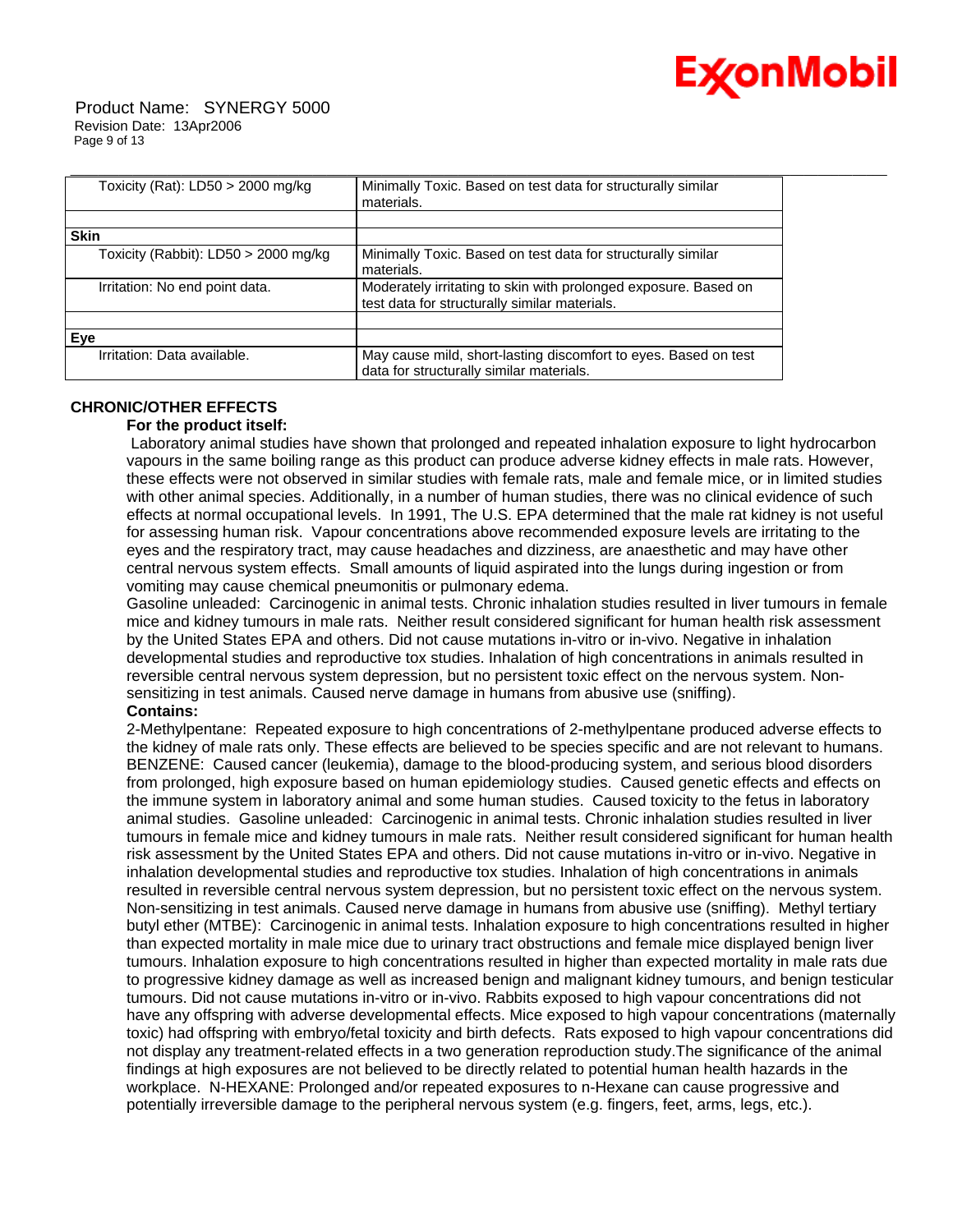

Simultaneous exposure to Methyl Ethyl Ketone (MEK) or Methyl Isobutyl Ketone (MIBK) and n-Hexane can potentiate the risk of adverse effects from n-Hexane on the peripheral nervous system. n-Hexane has been shown to cause testicular damage at high doses in male rats. The relevance of this effect for humans is unknown. TOLUENE : Concentrated, prolonged or deliberate inhalation may cause brain and nervous system damage. Prolonged and repeated exposure of pregnant animals (> 1500 ppm) have been reported to cause adverse fetal developmental effects. TRIMETHYLBENZENE: Long-term inhalation exposure of trimethylbenzene caused effects to the blood in laboratory animals. Ethylbenzene: Caused cancer in laboratory animal studies. The relevance of these findings to humans is uncertain.

\_\_\_\_\_\_\_\_\_\_\_\_\_\_\_\_\_\_\_\_\_\_\_\_\_\_\_\_\_\_\_\_\_\_\_\_\_\_\_\_\_\_\_\_\_\_\_\_\_\_\_\_\_\_\_\_\_\_\_\_\_\_\_\_\_\_\_\_\_\_\_\_\_\_\_\_\_\_\_\_\_\_\_\_\_\_\_\_\_\_\_\_\_\_\_\_\_\_\_\_\_\_\_\_\_\_\_\_\_\_\_\_\_\_\_\_\_\_

Additional information is available by request.

#### **IARC Classification:**

#### **The Following Ingredients are Cited on the Lists Below:**

| <b>Chemical Name</b> | <b>CAS Number</b> | <b>List Citations</b> |
|----------------------|-------------------|-----------------------|
| Benzene              | 71-43-2           |                       |
| ETHYL BENZENE        | $100 - 41 - 4$    |                       |
| Gasoline             | 86290-81-5        |                       |

--REGULATORY LISTS SEARCHED--

 $1 = IARC$  1  $2 = IARC$  2A  $3 = IARC$  2B

#### **SECTION 12 ECOLOGICAL INFORMATION**

The information given is based on data available for the material, the components of the material, and similar materials.

#### **ECOTOXICITY**

 Material -- Expected to be toxic to aquatic organisms. May cause long-term adverse effects in the aquatic environment.

#### **MOBILITY**

 More volatile component -- Highly volatile, will partition rapidly to air. Not expected to partition to sediment and wastewater solids.

 Less volatile component -- Low solubility and floats and is expected to migrate from water to the land. Expected to partition to sediment and wastewater solids.

#### **PERSISTENCE AND DEGRADABILITY**

#### **Biodegradation:**

Majority of components -- Expected to be inherently biodegradable

#### **Atmospheric Oxidation:**

More volatile component -- Expected to degrade rapidly in air

#### **BIOACCUMULATION POTENTIAL**

 Majority of components -- Has the potential to bioaccumulate, however metabolism or physical properties may reduce the bioconcentration or limit bioavailability.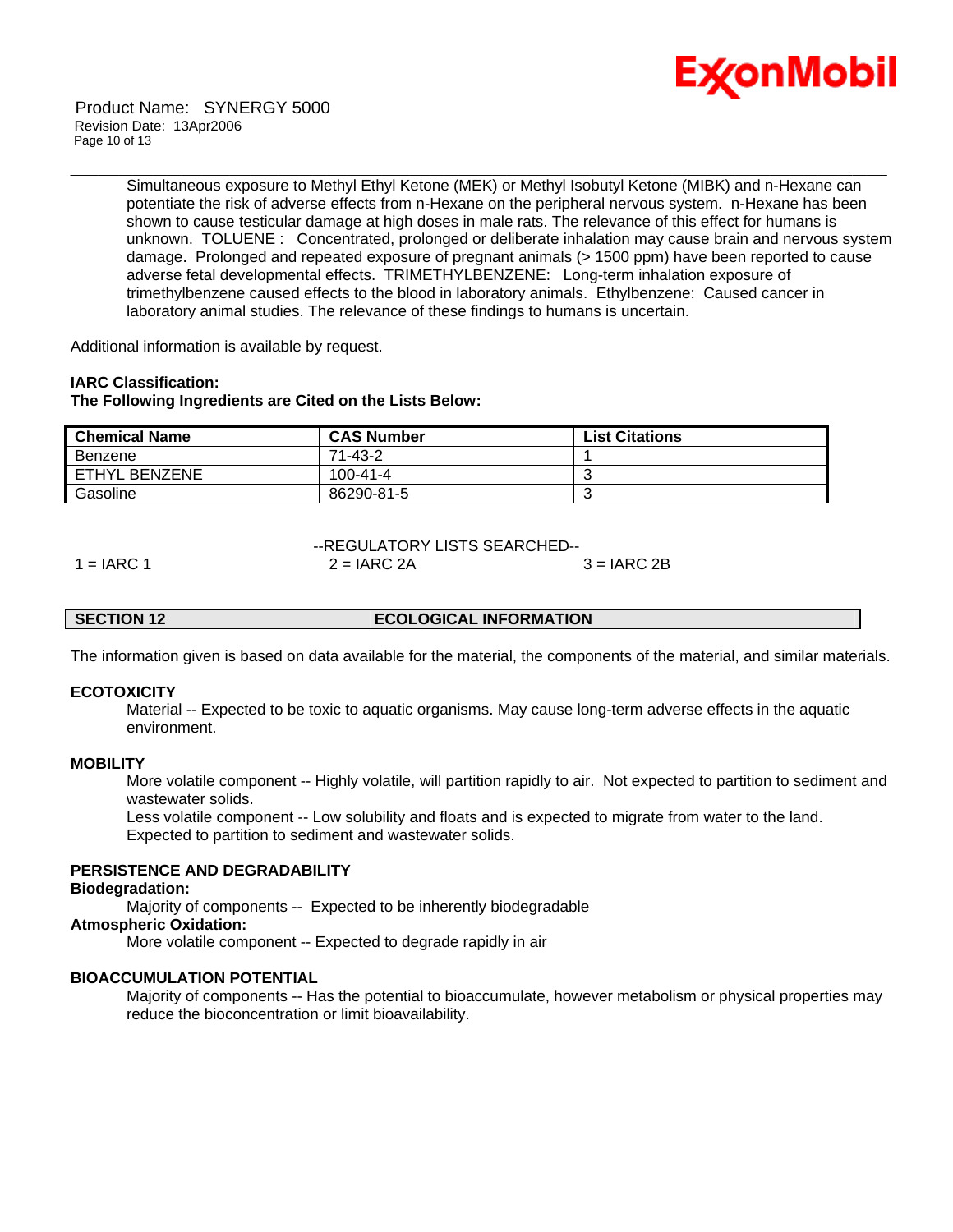

#### **ENVIRONMENTAL EXPOSURE LIMITS**

| l Substance Name | Medium | Limit     |
|------------------|--------|-----------|
| Benzene          | Water  | 2000 ug/l |
| Toluene          | Water  | 330 ug/l  |
| <b>IXYLENES</b>  | Water  | 340 ug/l  |

# **SECTION 13 DISPOSAL CONSIDERATIONS**

Disposal recommendations based on material as supplied. Disposal must be in accordance with current applicable laws and regulations, and material characteristics at time of disposal.

\_\_\_\_\_\_\_\_\_\_\_\_\_\_\_\_\_\_\_\_\_\_\_\_\_\_\_\_\_\_\_\_\_\_\_\_\_\_\_\_\_\_\_\_\_\_\_\_\_\_\_\_\_\_\_\_\_\_\_\_\_\_\_\_\_\_\_\_\_\_\_\_\_\_\_\_\_\_\_\_\_\_\_\_\_\_\_\_\_\_\_\_\_\_\_\_\_\_\_\_\_\_\_\_\_\_\_\_\_\_\_\_\_\_\_\_\_\_

#### **DISPOSAL RECOMMENDATIONS**

 Product is suitable for burning in an enclosed controlled burner for fuel value or disposal by supervised incineration at very high temperatures to prevent formation of undesirable combustion products.

**Empty Container Warning** (where applicable): Empty containers may retain residue and can be dangerous. DO NOT PRESSURISE, CUT, WELD, BRAZE, SOLDER, DRILL, GRIND OR EXPOSE SUCH CONTAINERS TO HEAT, FLAME, SPARKS, STATIC ELECTRICITY, OR OTHER SOURCES OF IGNITION; THEY MAY EXPLODE AND CAUSE INJURY OR DEATH. Do not attempt to refill or clean container since residue is difficult to remove. Empty drums should be completely drained, properly bunged and promptly returned to a drum reconditioner. All containers should be disposed of in an environmentally safe manner and in accordance with governmental regulations.

#### **SECTION 14 TRANSPORT INFORMATION**

**LAND Proper Shipping Name:** MOTOR SPIRIT or GASOLINE or PETROL **Hazard Class:** 3 **Hazchem Code:** 3YE **UN Number:** 1203 **Packing Group:** II **Label(s) / Mark(s):** 3 **SEA (IMDG) Proper Shipping Name:** MOTOR SPIRIT or GASOLINE or PETROL **Hazard Class & Division:** 3 **EMS Number:** F-E, S-E **UN Number:** 1203 **Packing Group:** II **Label(s):** 3 **Transport Document Name:** MOTOR SPIRIT or GASOLINE or PETROL, 3, UN1203, PG II, (-40°C c.c.) **AIR (IATA)**

**Proper Shipping Name:** Gasoline **Hazard Class & Division:** 3 **UN Number:** 1203 **Packing Group:** II **Label(s):** 3 **Transport Document Name:** GASOLINE, 3, UN1203, PG II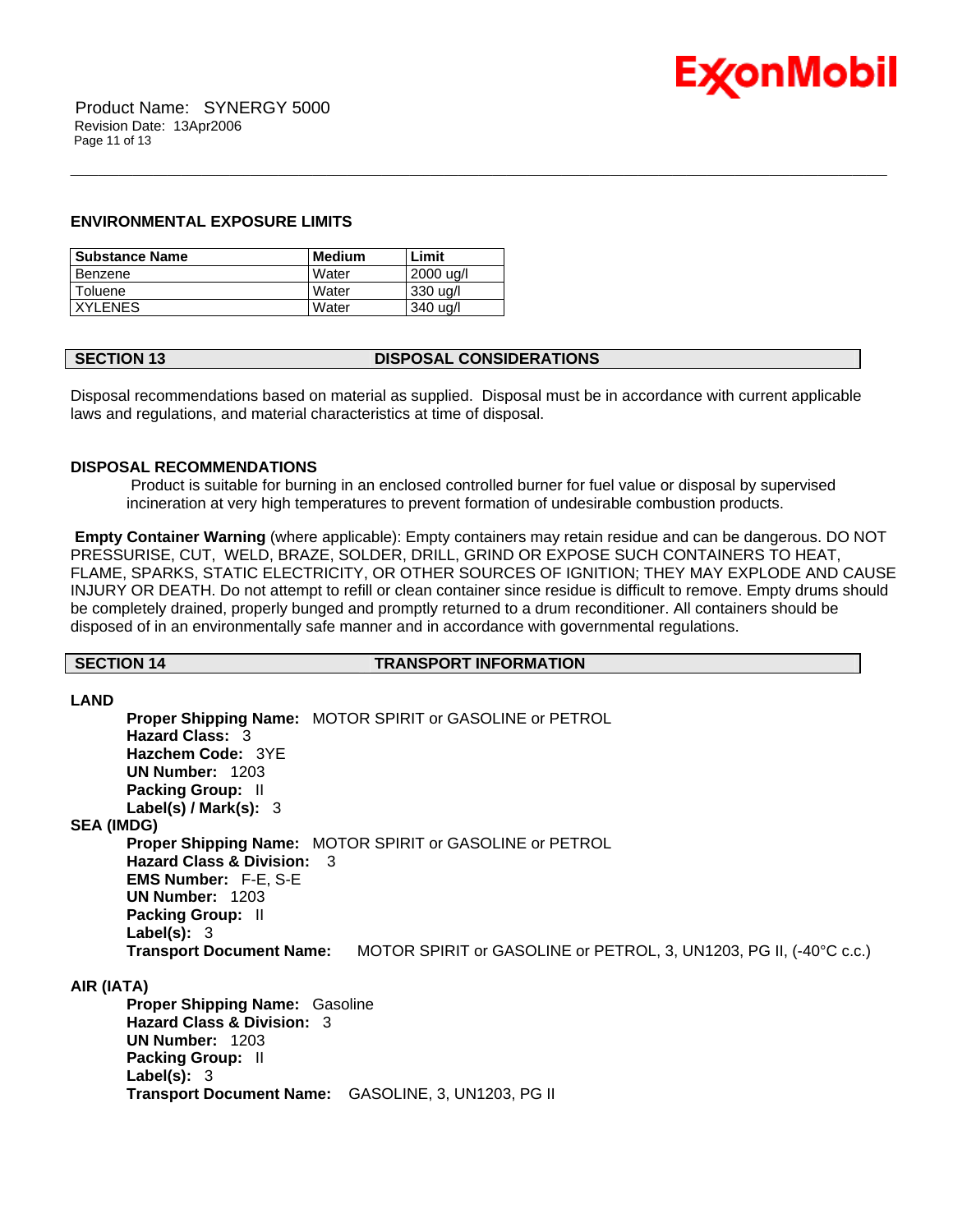

 Product Name: SYNERGY 5000 Revision Date: 13Apr2006 Page 12 of 13

#### **SECTION 15 REGULATORY INFORMATION**

\_\_\_\_\_\_\_\_\_\_\_\_\_\_\_\_\_\_\_\_\_\_\_\_\_\_\_\_\_\_\_\_\_\_\_\_\_\_\_\_\_\_\_\_\_\_\_\_\_\_\_\_\_\_\_\_\_\_\_\_\_\_\_\_\_\_\_\_\_\_\_\_\_\_\_\_\_\_\_\_\_\_\_\_\_\_\_\_\_\_\_\_\_\_\_\_\_\_\_\_\_\_\_\_\_\_\_\_\_\_\_\_\_\_\_\_\_\_

#### **Material is dangerous as defined by the EU Dangerous Substances/Preparations Directives.**

**CLASSIFICATION:** Extremely flammable. Category 2 Carcinogen. Category 2 Mutagen. Category 3 Toxic to reproduction. Harmful. Irritant. Dangerous for the environment.



**Nature of Special Risk:** R12; Extremely flammable. R45; May cause cancer. R46; May cause heritable genetic damage. R63; Possible risk of harm to the unborn child. R65; Harmful: may cause lung damage if swallowed. R38; Irritating to skin. R67; Vapours may cause drowsiness and dizziness. R51/53; Toxic to aquatic organisms, may cause long-term adverse effects in the aquatic environment.

**Safety Advice:** S2; Keep out of the reach of children. S16; Keep away from sources of ignition - No smoking. S23; Do not breathe vapour. S23; Do not breathe gas/fumes/vapour/spray S24; Avoid contact with skin. S29; Do not empty into drains. S43; In case of fire use carbon dioxide (CO2), foam, dry chemical, or water fog. S45; In case of accident or if you feel unwell, seek medical advice immediately (show the label where possible). S53; Avoid exposure - obtain special instructions before use. S61; Avoid release to the environment. Refer to special instructions/safety data sheets. S62; If swallowed, do not induce vomiting: seek medical advice immediately and show this container or label.

### **REGULATORY STATUS AND APPLICABLE LAWS AND REGULATIONS**

**This material has been classified according to the Environmental Risk Management Authority (ERMA) under ERMA Approval Code:** HSR001445

#### **HSNO Hazard Classification:**

- 3.1A Flammable liquids: very high hazard
- 6.1E Acutely toxic
- 6.3B Mildly irritating to the skin.
- 6.7B Suspected human carcinogens.
- 9.1B Ecotoxic in the aquatic environment.

#### **The material is regulated under the NZS:5433.1999 Transport of Dangerous Goods on Land.**

**Complies with the following national/regional chemical inventory requirements:** AICS, IECSC, DSL, EINECS, ENCS, KECI, PICCS, TSCA